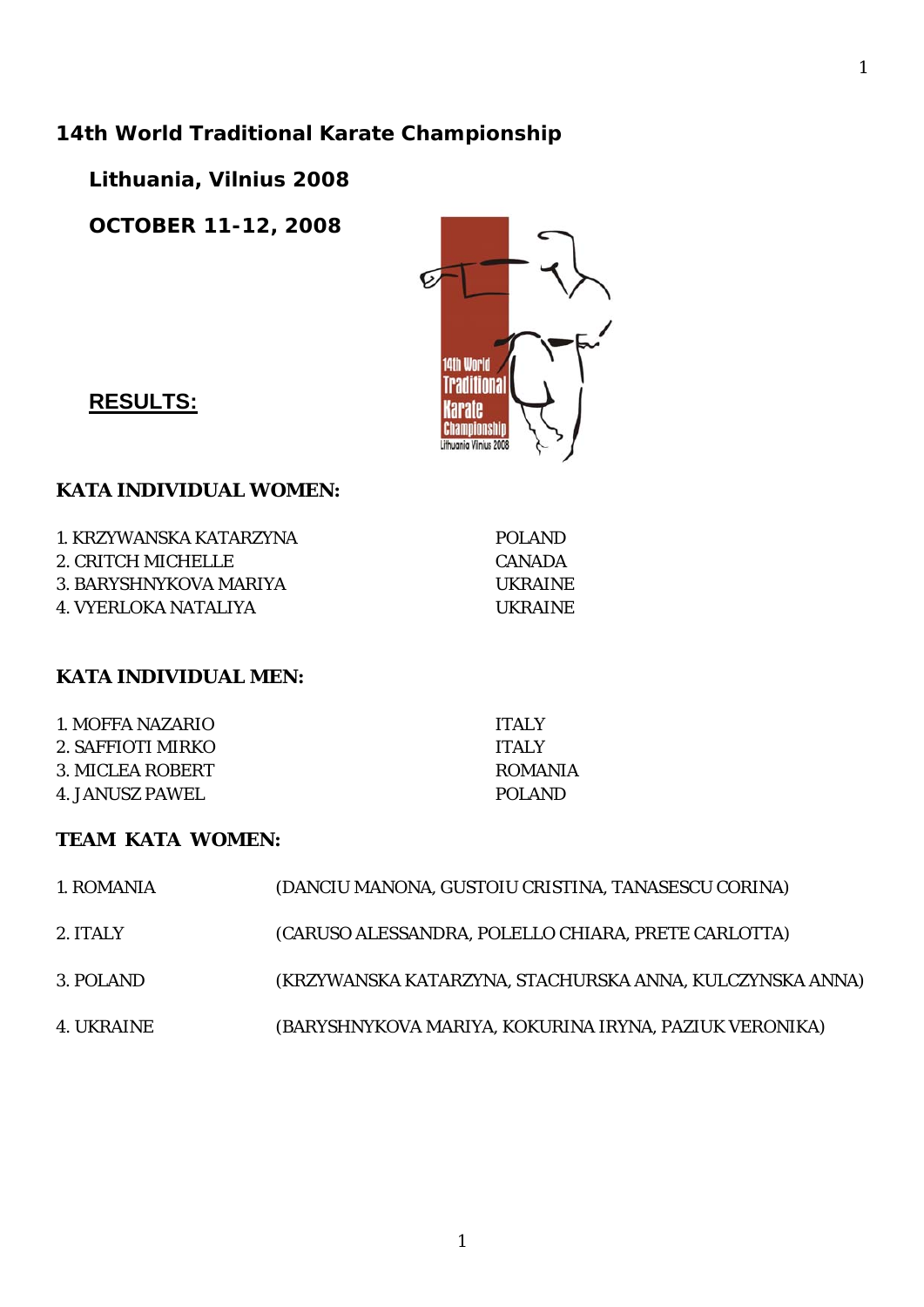### **TEAM KATA MEN:**

| 1. ITALY              | <b>CATTANEO FABIO</b>  |
|-----------------------|------------------------|
|                       | <b>MARIANI ROBERTO</b> |
|                       | <b>SAFFIOTI MIRKO</b>  |
| 2. ROMANIA            | <b>MICLEA ROBERT</b>   |
|                       | <b>MATEI TIBERIU</b>   |
|                       | <b>TRANDAFIR ROMEO</b> |
|                       |                        |
| 3. POLAND             | <b>JANUSZ PAWEL</b>    |
|                       | <b>JANUSZ MICHAL</b>   |
|                       | WAJDA RAFAL            |
| 4. BRAZIL             | <b>ZANCA VLADIMIR</b>  |
|                       | <b>BUZZI RICARDO</b>   |
|                       | PINTO VINICIUS         |
| <b>FUKU-GO WOMEN:</b> |                        |

| 1. BARYSHNYKOVA MARIYA  | UKRAINE.         |
|-------------------------|------------------|
| 2. KACEVICIUTE KRISTINA | <b>LITHUANIA</b> |
| 3. RIGOLDI ILARIA       | <b>TTALY</b>     |
| 3. NAE CORNELIA         | <b>ROMANIA</b>   |

## **FUKU-GO MEN:**

| 1. IWANEK DANIEL.    | POLAND           |
|----------------------|------------------|
| 2. KULCZYNSKI PIOTR  | POLAND           |
| 3. NIUNIAVA LAIMONAS | <b>LITHUANIA</b> |
| 3. BUBLEVICIUS RYTIS | LITHUANIA        |
|                      |                  |

### **KO-GO KUMITE WOMEN:**

| 1. NIEWCZAS MARTA     | POLAND           |
|-----------------------|------------------|
| 2. MARCINIAK JUSTYNA  | POLAND           |
| 3. ARTIOMOVA NATALLIA | <b>LITHUANIA</b> |
| 3. RATIU ROXANA       | <b>ROMANIA</b>   |

## **INDIVIDUAL KUMITE MEN:**

| 1. LEONE MATTEO   | <b>TTALY</b>   |
|-------------------|----------------|
| 2. CHYREK BARTOSZ | POLAND         |
| 3. POPESCU EDUARD | <b>MOLDOVA</b> |
| 3. BORS SIMION    | <b>MOLDOVA</b> |